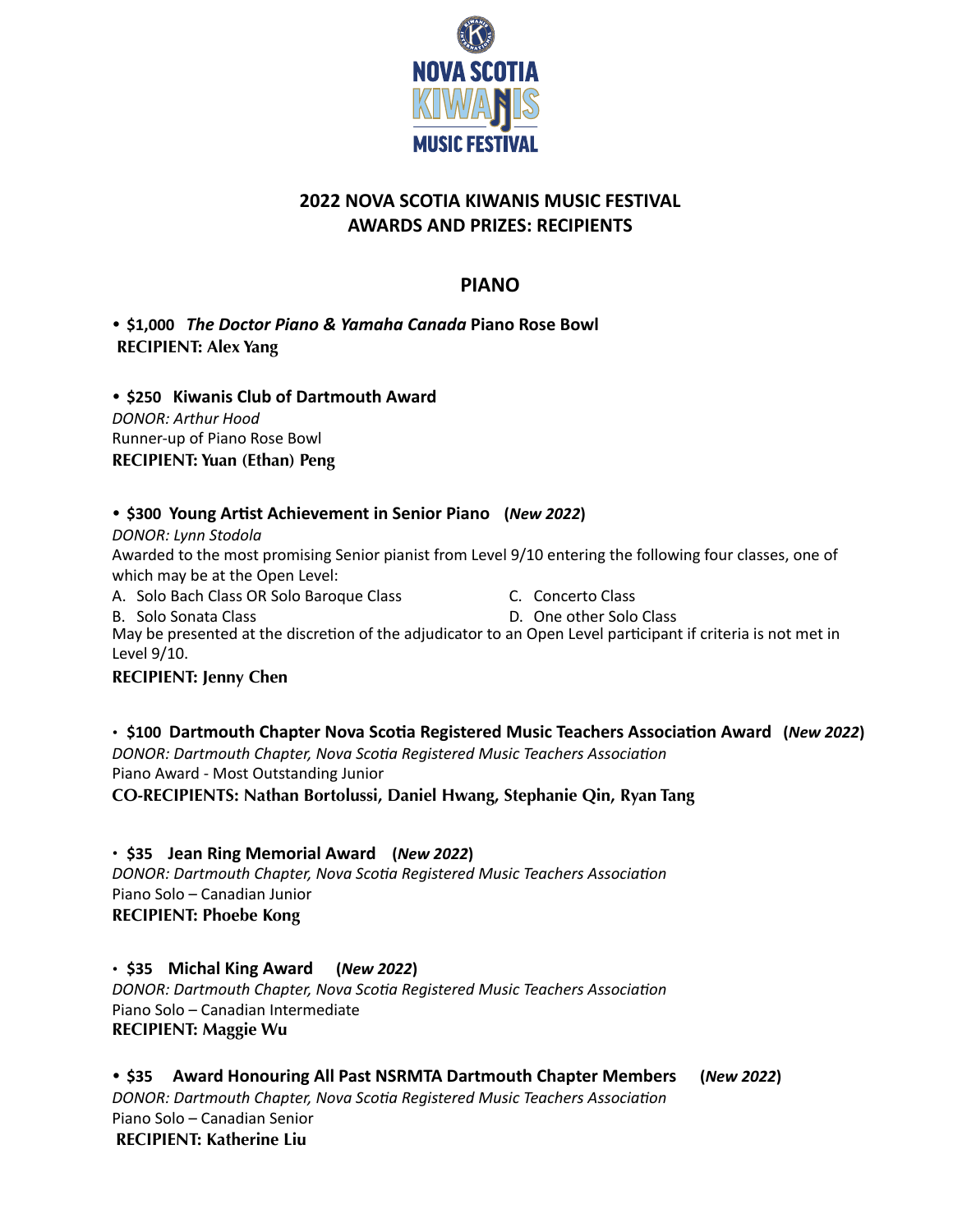**• \$500** *Lunenburg Academy of Music Performance* **(***LAMP***) Piano Bursary (***New 2022***) RECIPIENT: Alex Yang** 

• **\$300 Patricia Bryson Piano Prizes \$50** Piano Sonata - Junior **RECIPIENT: Ena Yoon** 

**\$50** Piano Sonata - Intermediate **RECIPIENT: Tiandongsheng Zuo** 

**\$50** Piano Sonata - Senior **RECIPIENT: Jenny Chen** 

**\$50** Piano Solo - Chopin Open **RECIPIENT: Xinghao Li** 

**\$50** Piano Solo - Chopin Senior **RECIPIENT: Sherry Chen** 

 **\$50** Piano Solo - Concert Group Intermediate **RECIPIENT: Shiang Liu** 

## • **\$100 Maria Anna** "**Nannerl" Mozart Award**

*DONOR: Dr. Jane Gordon* Most outstanding piano performance at the Intermediate or Senior Level (Grade 7 and above) of a work by a woman Canadian composer **RECIPIENT: Tyler Luo** 

• **\$100 Anna Lea Bartonova Prize** Piano Solo - Romantic - Open Class **RECIPIENT: Yoyo Ren**

• **\$100 Irene Fennel Prize - in memory of C. W. Perce Crookshank (***New 2022***)**  Piano Solo - Chopin - Open Class **RECIPIENT: Alex Yang**

• **\$100 Tietje Zonneveld Memorial Award DONOR: Halifax Chapter, Nova Scotia Registered Music Teachers Association** Piano Solo - Bach - Open Class **RECIPIENT: Alex Yang** 

• \$100 *Early Music Society of Nova Scotia Award* Best keyboard performance of a piece from Baroque period or earlier **RECIPIENT: Alex Yang** 

• **\$50 Colin Winter MacIntosh Memorial Award** *DONOR: Hugh MacIntosh* Piano Solo - Bach - 16 & under/17 & under/18 & under (overall) **RECIPIENT: Lorena Yang**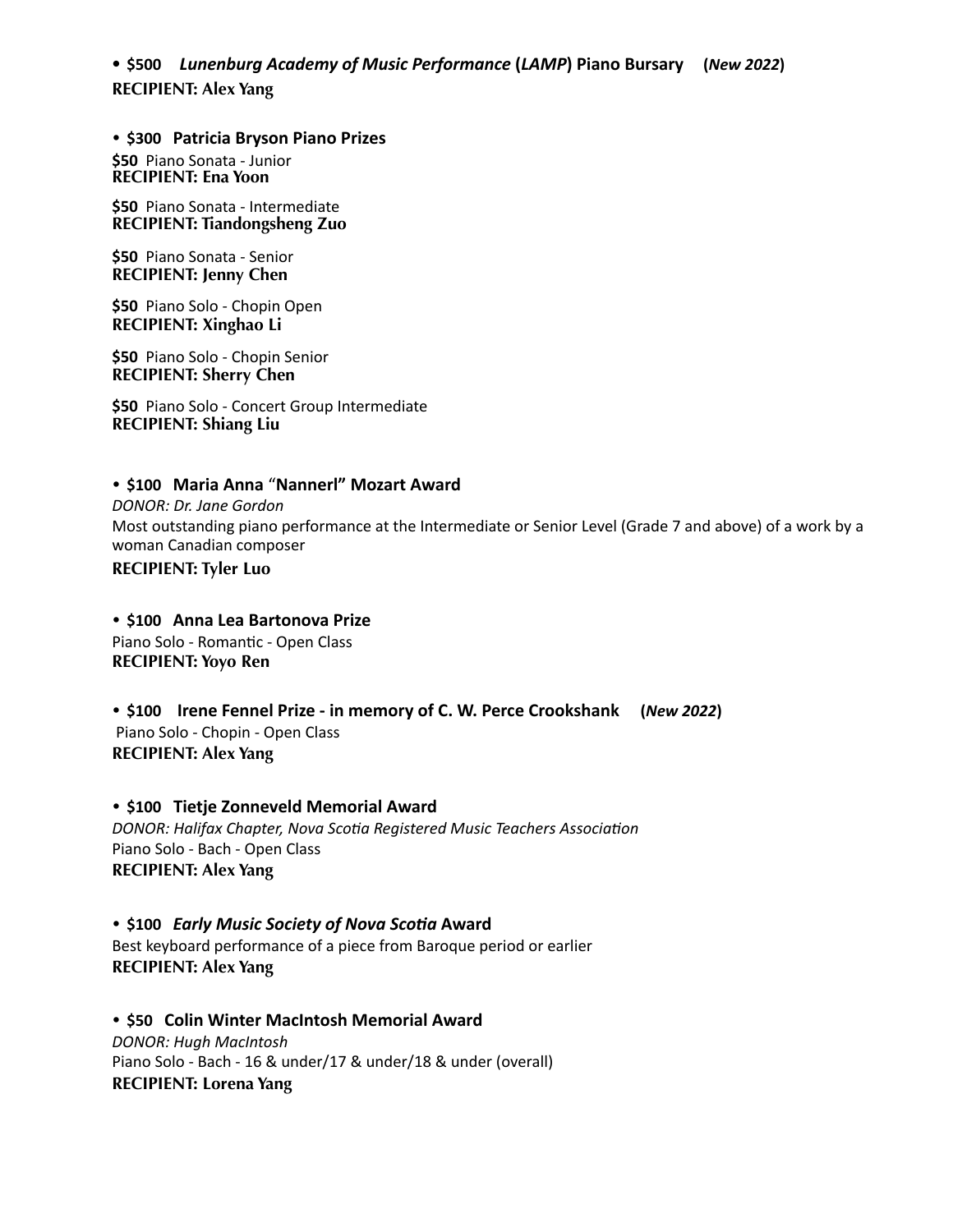### • **\$200** *Bravura Nova ScoEa* **Piano Award**

Best performance of a piece from the Classical period in the Senior or Open Level classes. **RECIPIENT: Alex Yang**

#### • **\$100 Flora Beckwith Memorial Awards**

*DONOR: Halifax Ladies' Musical Club* 

**\$50** Piano Solo Classical – Grades 5/6/7/8 overall **RECIPIENT: Chuxia Huang**

**\$50** Piano Solo Concert Group – Junior **RECIPIENT: Leo Hanada**

#### • **\$300 Carol von Syberg Piano Prizes**

**\$100** Concerto for Piano and Orchestra - Junior **RECIPIENT: Echan Yoon** 

**\$100** Concerto for Piano and Orchestra - Intermediate **RECIPIENT: Shiang Liu**

**\$100** Concerto for Piano and Orchestra - Open **RECIPIENT: Alex Yang**

#### • **\$300 Concerto for Piano and Orchestra Prizes**

*DONOR: Marie Makhan*

 **\$50** 2nd Place **-** Junior **CO-RECIPIENTS: Rose Hanada, Maggie Wu** 

**\$50** 2nd Place - Intermediate **RECIPIENT: Jenny Chen** 

 **\$50** 2nd Place - Open **RECIPIENT: Yuna (Ethan) Peng** 

**\$50** 3rd Place - Junior **RECIPIENT: Ena Yoon** 

 **\$50** 3rd Place - Intermediate **RECIPIENT: Katherine Fournier**

 **\$50** 3rd Place - Open **NO RECIPIENT 2022** 

## • **\$25** *Music for Young Children* **Award**  Junior Popular / Jazz Class Grades 1/2/3/4 (overall) **RECIPIENT: George Hanada Murray**

• \$75 Halifax Chapter, Nova Scotia Registered Music Teachers Association **\$25** Piano Sonatina - Grade 3 **RECIPIENT: Ria Kwon** 

\$25 Piano Sonatina - Grades 5 & 6 (overall) **RECIPIENT: Shuning Zhang**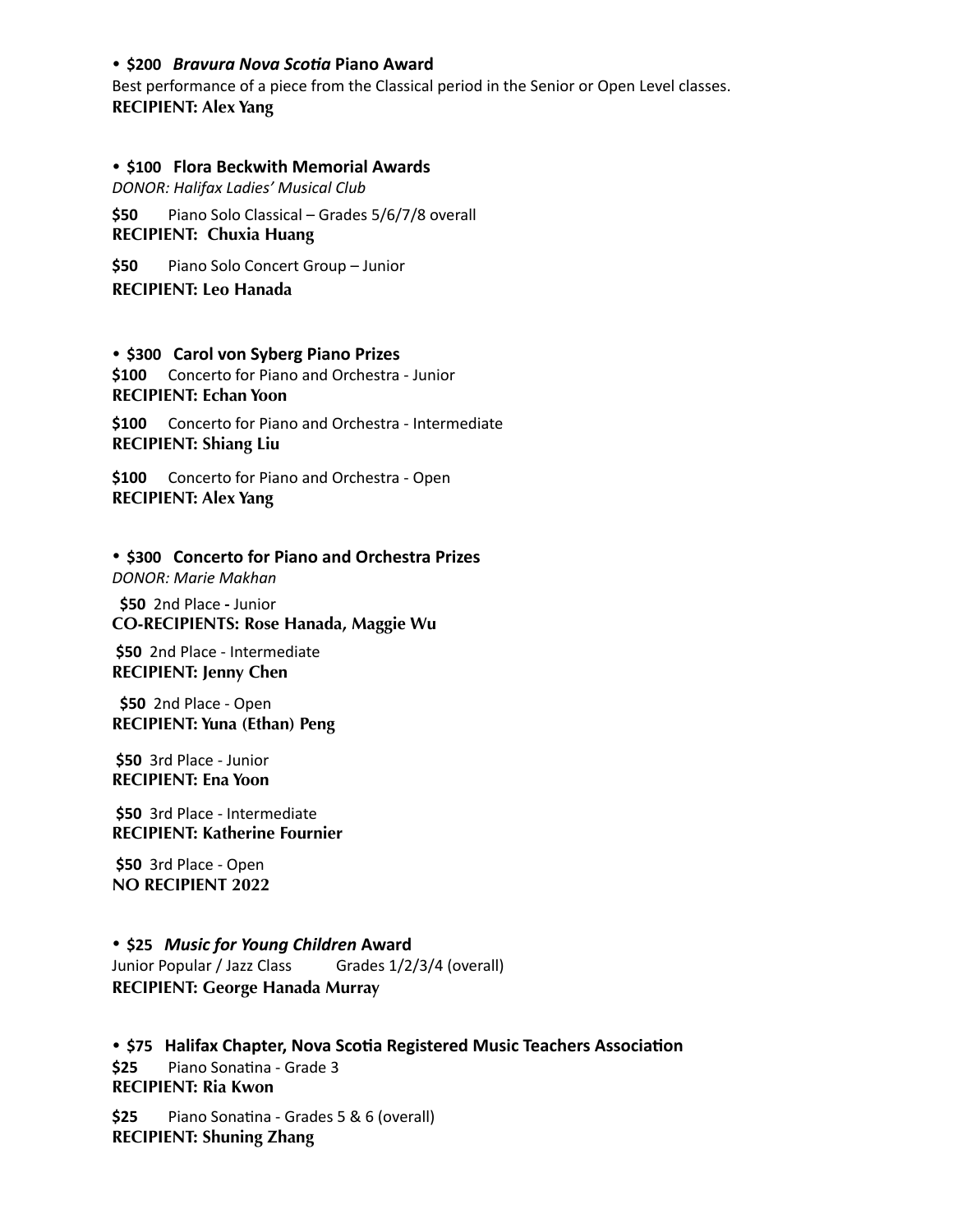\$25 Piano Solo - Romantic/Late Romantic – Senior **RECIPIENT: Emma Yu** 

#### • **\$250 Gary Farmer Memorial Award**

**DONOR: Nova Scotia Department of Justice, Correctional Services** Outstanding Jazz Piano Performance(s) **CO-RECIPIENTS: Nathan Bortolussi Lucas Boutilier Liviya Driver Adrian Fu George Hanada Murray Daniel Hwang Anne Leahey Grace Li Samuel Somerton** 

# **Echan Yoon Joshua (Yejun) Won**

# **VOICE**

• **\$1,000 Sheila K. Piercey Memorial Voice Rose Bowl RECIPIENT: Yanik Gosselin**

• \$250 Opera Nova Scotia Ted and Rae Rhodes Vocal Award Runner-up of Voice Rose Bowl **RECIPIENT: Meagan Adams** 

## $\cdot$  \$100 Opera Nova Scotia Award

Opera Solo – Any Voice - Open Winner will be invited to perform an aria at the ONS Opera Valentine. **RECIPIENT: Yanik Gosselin**

• **\$150** *Helen Creighton Folklore Society* **Awards:**  \$50 Folk Song – Maritime - Any Voice – Junior **NO RECIPIENT 2022**

\$50 Folk Song - Maritime - Any Voice – Intermediate<br>NO RECIPIENT 2022

\$50 Folk Song - Maritime - Any Voice – Senior **RECIPIENT: Diana Hazelton**

# • \$100 Portia White Memorial Award

*DONOR: Halifax Ladies*' *Musical Club* Sacred/Oratorio **RECIPIENT: Meagan Adams**

## • **\$200** *Bravura Nova ScoEa* **Voice Award** Best performance in Class 2045 (*Concert Group-Any Voice-Senior:16-19 Years*) **RECIPIENT: Anna Grear**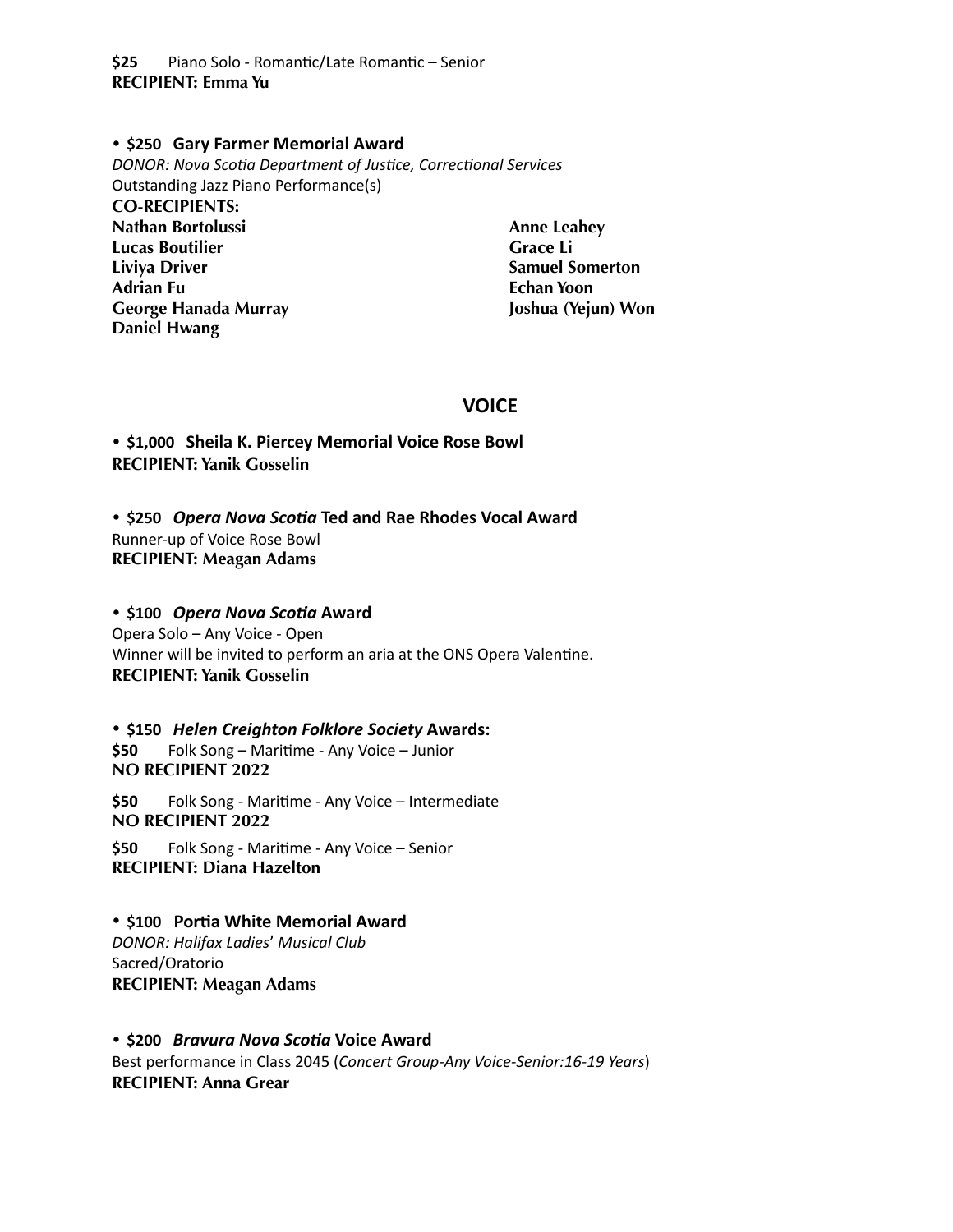• \$100 *Early Music Society of Nova Scotia Award* Best vocal performance of a piece from Baroque period or earlier **CO-RECIPIENTS: Edwin Gibson, Anna Grear** 

• **\$100 Irene Fennel Prize - in memory of C. W. Perce Crookshank (***New 2022***)**  Outstanding performance in a Lieder class as recommended by adjudicator. **RECIPIENT: Yanik Gosselin**

# **MUSICAL THEATRE**

• **\$200 Angus Campbell Musical Theatre Prize (***New 2022***)**  *DONOR: Dr. Garland Brooks* Most outstanding performance of Stephen Sondheim (music or lyrics) **RECIPIENTS: Summer Hartlin, Lindsay Tu (duet)** 

• \$200 *Bravura Nova Scotia* Musical Theatre Award (*New 2022*) Best Musical Theatre performance by a student of any age. **RECIPIENT: Summer Hartlin** 

• **\$100 Musical Theatre Award in memory of Gwenlyn M. Healy (***New 2022***)**   *DONOR: Family of the late Paul Healy* Most Outstanding Performance - Junior **RECIPIENT: Olivia MacDonald** 

• **\$100 Musical Theatre Award in memory of Dr. Robert W. Healy (***New 2022***)**  *DONOR: Family of the late Paul Healy*  Most Outstanding Performance - Senior **RECIPIENT: Katherine Currie**

• **\$100 Musical Theatre Award** *(New 2022)*

*DONOR: Nova Scotia Kiwanis Music Festival Association* Awarded to a performer from Classes 2118A / 2119 who is not necessarily the winner of a class but who, in the opinion of the adjudicator, demonstrates a joy of performing and a love of music. **RECIPIENT: Lily Rong** 

• **\$100 Musical Theatre Award (***New 2022***)** 

*DONOR: Nova Scotia Kiwanis Music Festival Association* 

Awarded to a performer from Classes 2120 / 2121 who is not necessarily the winner of a class but who, in the opinion of the adjudicator, demonstrates a joy of performing and a love of music.

**RECIPIENT: Kaitlyn McQuillan**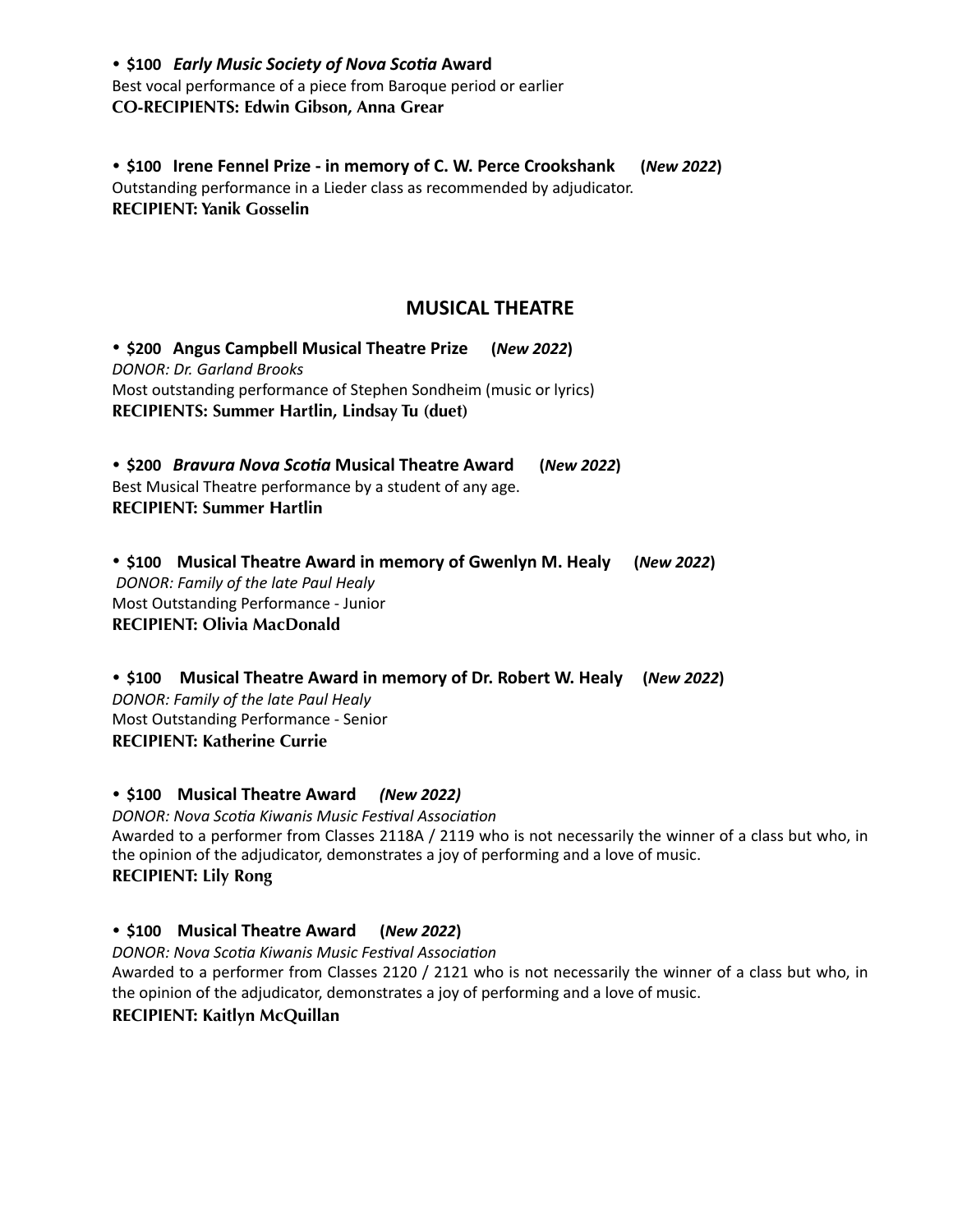# **STRINGS**

• \$1,000 *String Music Atlantic String Rose Bowl* **RECIPIENT: Austin Webster-Perks**

• \$250 *Symphony Nova Scotia Players Association Award* Runner-up of String Rose Bowl **NO RECIPIENT 2022**

• \$250 *String Music Atlantic String Student Award* **CO-RECIPIENTS: Jinqi Hu, Katya McBeth** 

**• \$500** *Lunenburg Academy of Music Performance* **(***LAMP***) Strings Bursary (***New 2022***) RECIPIENT: Austin Webster-Perks** 

• **\$75 Ida Pascal Memorial Award** *DONOR: Halifax Ladies*' *Musical Club* Violin - Any Open Level Class **RECIPIENT: Austin Webster-Perks**

## • \$100 *Early Music Society of Nova Scotia Award*

Best performance on a string instrument of a piece from Baroque period or earlier **RECIPIENT: Austin Webster-Perks**

## • **\$300 George Fleming Memorial Senior String Award**

*DONOR: Djokic Family* Concerto - Open Class - Violin / Viola / Cello / Double Bass If there are no Open level string concerto entries in any given year, this award may be presented at the discretion of the adjudicator to an exceptional string concerto performance at the Senior level. **RECIPIENT: Austin Webster-Perks**

### • **\$100 Anne B. Ogden Memorial String Award**

*DONOR: The Chebucto Symphony Orchestra* Awarded at the discretion of the adjudicator to the most outstanding viola, cello or double bass player **RECIPIENT: Echan Yoon**

## • **\$100 M. Gladys Nicholson Memorial Awards - Upper Strings (***New 2022***)**

*DONOR: Danielle King* 

Awarded at the discretion of the adjudicator to deserving Upper Strings students at the Junior and Interme-<br>diate levels, and not necessarily the winners of classes:

**\$25** Solo class, Grade 3-5 **CO-RECIPIENTS: Elissa Brooks, Zoe White** 

**\$25** Solo class, Grade 6-8 **RECIPIENT: Stephanie Qin**

**\$25** Canadian class, Grade 8 and under **RECIPIENT: Stephanie Qin**

**\$25** Sonata class, Grade 8 and under **RECIPIENT: Stephanie Qin**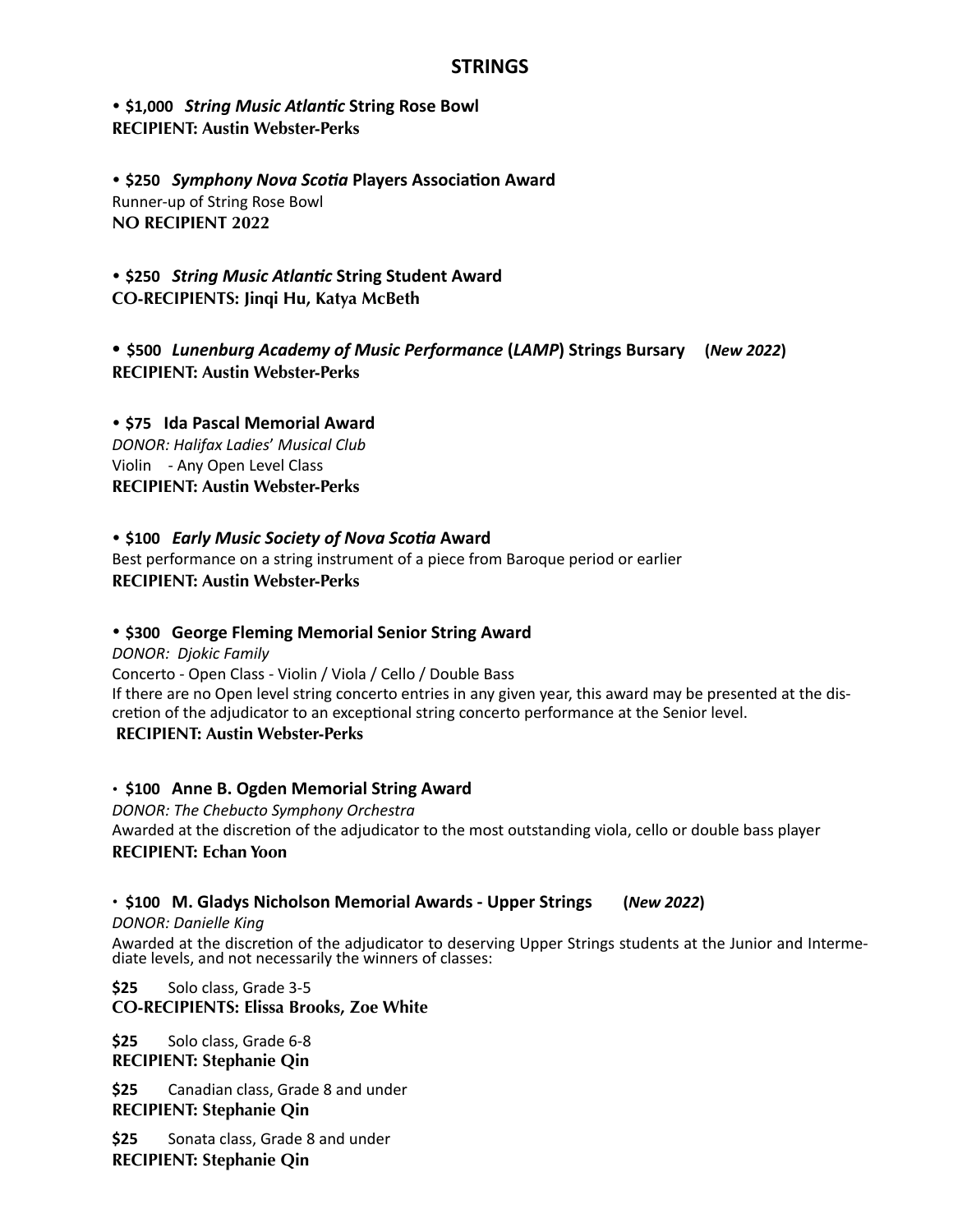## • **\$100 Donald K. Nicholson Memorial Awards - Lower Strings (***New 2022***)**

#### *DONORS: Sabra and Alex King*

Awarded at the discretion of the adjudicator to deserving Lower Strings students at the Junior and Intermediate levels, and not necessarily the winners of classes:

**\$25** Solo class, Grade/Level 3-5 **RECIPIENT: Echan Yoon**

**\$25** Solo class, Grade/Level 6-8 **NO RECIPIENT 2022**

**\$25** Canadian class, Grade/Level 8 and under **NO RECIPIENT 2022** 

**\$25** Bach class OR Sonata class, Grade/Level 8 and under **RECIPIENT: Echan Yoon** 

# **BRASS AND WOODWIND**

• **\$1,000 Kim & Heather Conrad Brass and Woodwind Rose Bowl NO RECIPIENT 2022**

 $\cdot$  \$250 Symphony Nova Scotia Players Association Award Runner-up of Brass/Woodwind Rose Bowl **NO RECIPIENT 2022**

 $\cdot$  \$200 Christine Webber Memorial Award *DONOR: Family of the late Christine Webber* Senior Woodwind Representative, Provincial Festival **NO RECIPIENT 2022** 

• \$100 Atlantic Federation of Musicians – Local 571, Atlantic Federation of Musicians: **\$50** Brass Award **NO RECIPIENT 2022** 

**\$50** Woodwind Award **RECIPIENT: Andrea Xing**

• \$100 *Early Music Society of Nova Scotia Award* Best performance on a wind instrument of a piece from Baroque period or earlier **NO RECIPIENT 2022** 

**• \$25 Dartmouth Chapter - Nova Scotia Registered Music Teachers Association**  Junior Flute Award **RECIPIENT: Hahyeon (CoCo) Lee** 

# **ORIGINAL COMPOSITION**

• \$100 Marie Smyth Memorial Award for Original Composition *DONORS: friends and colleagues of the late Marie Smyth*  **RECIPIENT: Maria Hamlin**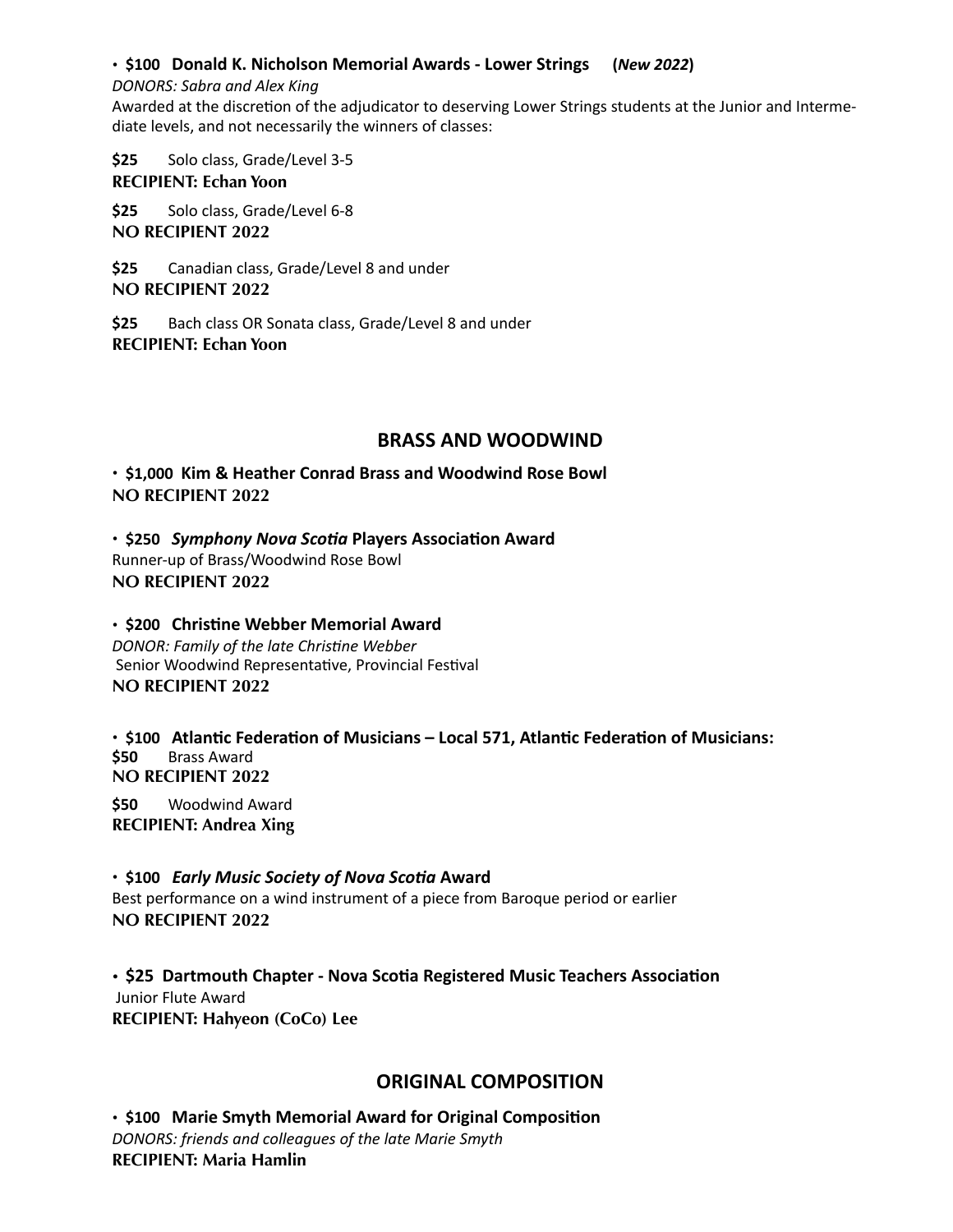## **ORGAN**

• **\$250 Hugh Creighton Memorial Organ Scholarship** *DONOR: Wayne Rogers* **NO RECIPIENT 2022**

• **\$100 Marilyn & the Rev. Harold R. King Memorial Organ Award**  *DONOR: Major (ret'd) the Rev. Harold J. King*  **NO RECIPIENT 2022**

• **\$100 Ross Nelson MacLean Memorial Organ Award**  *DONOR: Major (ret'd) the Rev. Harold J. King*  **NO RECIPIENT 2022** 

# **NON-DESIGNATED AWARDS AND PRIZES**

• **\$700** *Kiwanis Club of Dartmouth* **Presidents**! **Cup Award** Presented to an outstanding musician who has entered in and competed in at least three solo classes plus one sight reading class in the same discipline. **RECIPIENT: Alex Yang**

• **\$500 Rising Star Award - in memory of Gordon C. Murray** *DONORS: family and friends of the late Gordon C. Murray*  **RECIPIENT: Austin Webster-Perks**

• **\$500** *Bravura Nova ScoEa***-Annie DesBrisay Award** *(New 2022)*  **Supported by the Bravura Nova Scotia DesBrisay Endowment** Presented to a musician from the Senior classes who has displayed exceptional ability in all performances. **RECIPIENT: Yanik Gosslein**

• \$500 *Debut Atlantic* Music Prize **RECIPIENT: Alex Yang**

• **\$300** *Halifax Ladies*! *Musical Club* **Junior Award RECIPIENT: Jenny Chen** 

• **\$200** *Bravura Nova ScoEa* **Award**  Best brass, string, or woodwind performance by a student of any age. **RECIPIENT: Alex Yang**

• **\$250 Alex Cain Memorial Award** *DONOR: Arthur Hood*  **RECIPIENT: Shiang Liu** 

• **\$100 Avis Ritcey & Austen Gough Family Music Award** *DONOR: Halifax Ladies*! *Musical Club* **RECIPIENTS: Ena and Echan Yoon**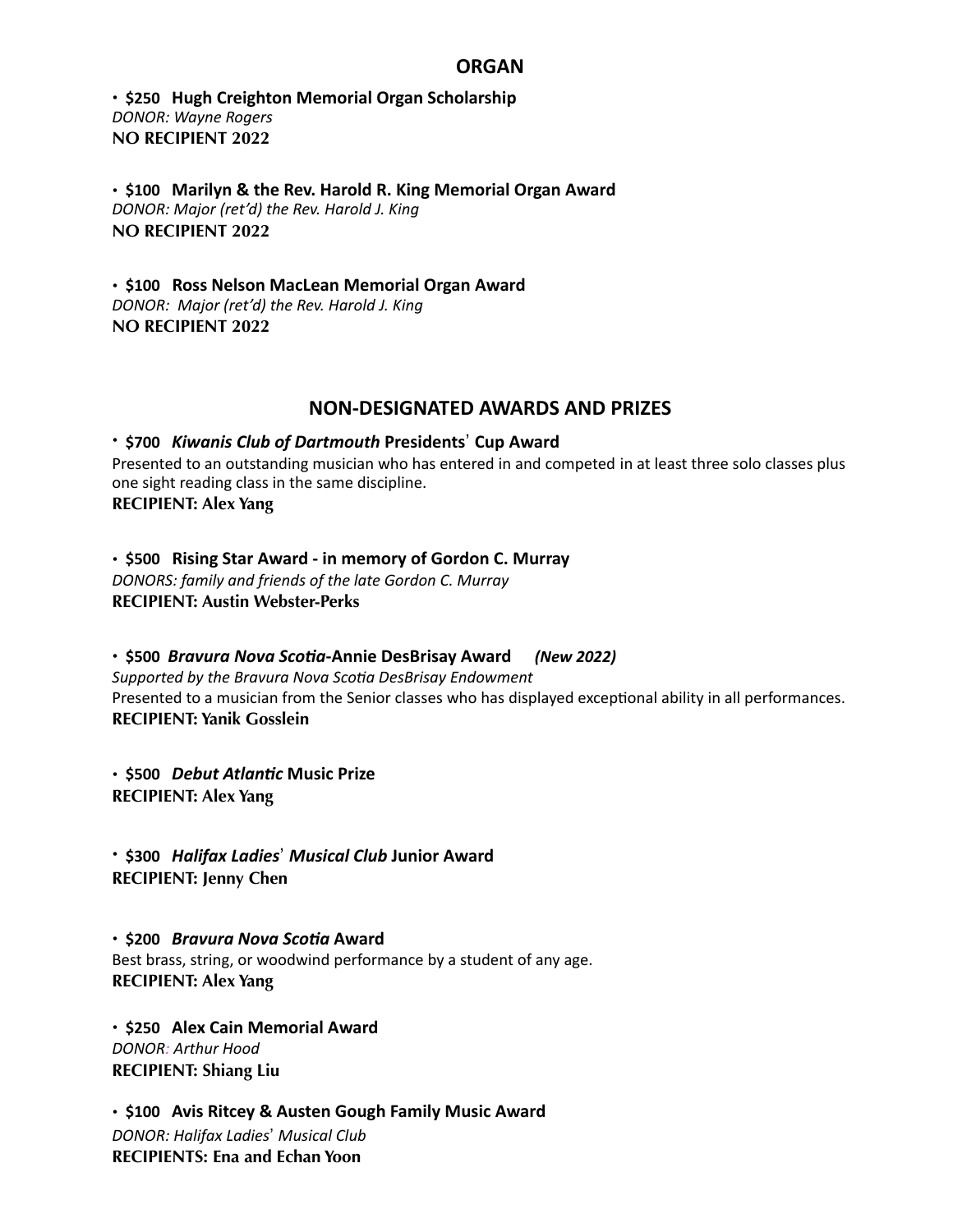• **\$200 Rear Admiral Desmond Piers Memorial Award** *DONOR: Averill Piers Baker* Presented to a family group for most joyful performance. **CO-RECIPIENTS: Lilly and Marnie Bishop, Isabelle and Zoe White** 

• **\$500** *Fountain School of Performing Arts* **Scholarship**  To be awarded to a high school music student, selected by the adjudicator, entering any music degree program in the Fountain School of Performing Arts. **NO RECIPIENT 2022** 

• **\$50 Award in Honour of Denise Djokic**  *DONOR: Sibylle Ruppert*  **RECIPIENT: Echan Yoon**

# **FESTIVAL TROPHIES**

### • **\$700** *Kiwanis Club of Dartmouth* **Presidents**! **Cup Award (SEE ABOVE)**

Presented to an outstanding musician who has entered in and competed in at least three solo classes plus one sight reading class in the same discipline.

**RECIPIENT: Alex Yang** 

• **\$100 Annie Wallace Memorial Choral Award** *DONOR: Alfred Wallace and Family* Presented to the outstanding girls' choir **RECIPIENT: Halifax Girls Honour Choir** *Giubilo*

• **\$100 Halifax Chapter of the NSRMTA Trophy** 

Presented to a student or child of a member of the NSRMTA Halifax Chapter who receives the highest point total for the Festival: 3 points for a 1st Place finish, 2 points for 2nd Place and 1 point for 3rd Place. **RECIPIENT: Echan Yoon**

• **T. C. Johnson and Son Rose Bowl**  Presented to the choir attaining the highest mark in the choral classes **RECIPIENT: Halifax Girls Honour Choir** *Giubilo* 

• **\$50** *Helen Creighton Folklore Society* **Choral Award** Presented to the choir with adjudicator's highest recommendation from Classes 9010, 9017, 9058 and 9060 **NO RECIPIENT 2022** 

**• Christine Webber Memorial Trophy** *DONOR: Family of the late Christine Webber* Presented to the most outstanding brass player **NO RECIPIENT 2022**

• *Royal Canadian College of Organists* **Halifax Centre Trophy**  Presented to the most outstanding organist **NO RECIPIENT 2022**